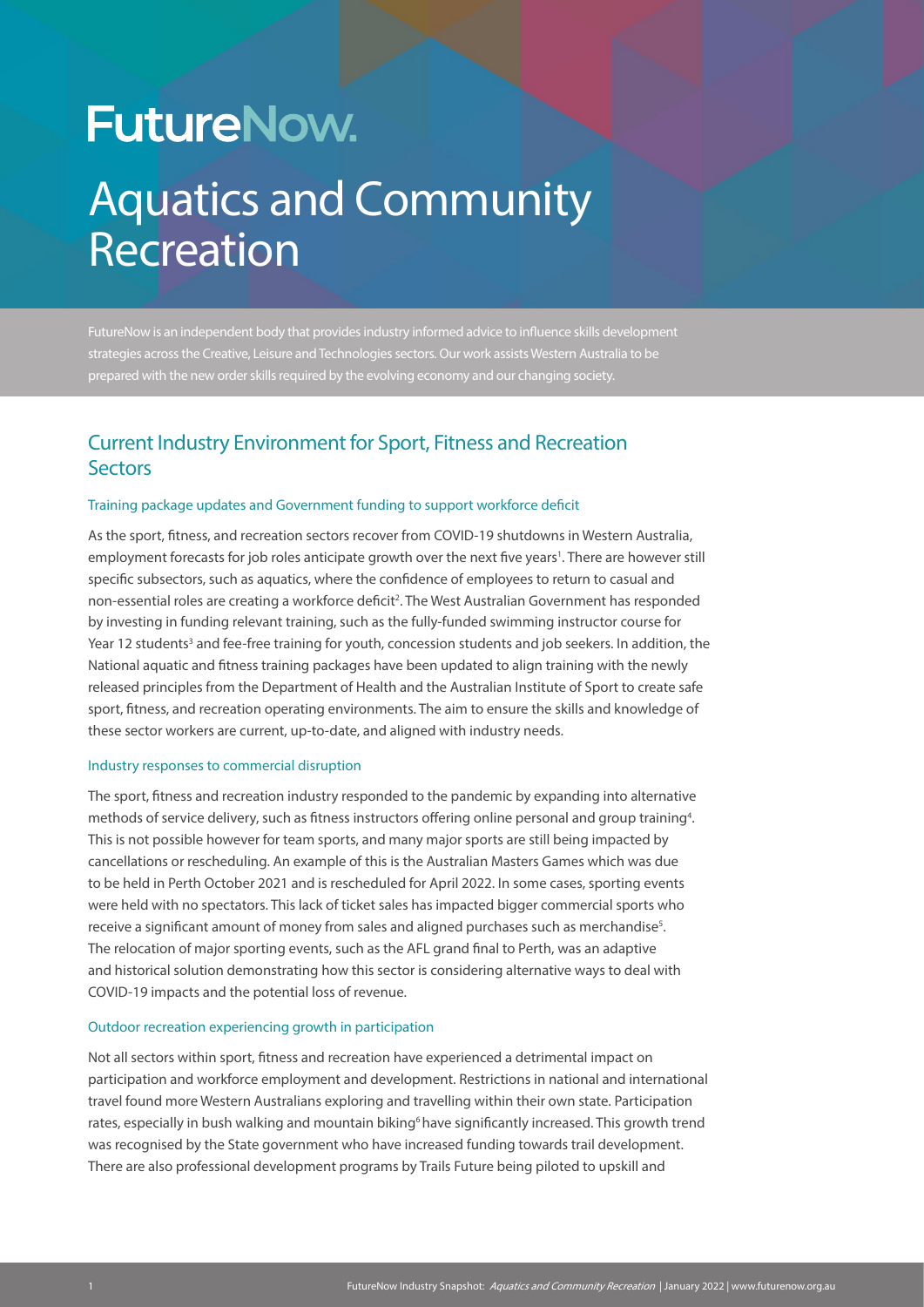enhance the professionalism of this growth industry<sup>7</sup>. This has been accompanied by strong strategic development, such as the WA Hiking Strategy: Bushwalking and trail running in Western Australia 2020-2030 report.

#### Mental health benefits through sport, fitness, and recreation participation

Mental health, as well as physical health, has become a focal point in the sport, fitness, and recreation sector. Nineteen per cent of Australian's reported their mental health as either worse or much worse than before COVID-19<sup>8</sup>. The sport, fitness, and recreation industry has been a critical mechanism for providing exercise and social connection to increase individuals' mental health. Regular exercise reduces stress and improves mental health<sup>9</sup>, which is especially important when one in six Australians are experiencing depression, anxiety, or both<sup>10</sup>. Being connected to a fitness or sporting community can also enhance mental health<sup>11</sup>. During COVID-19 lockdowns the daily exercise allowance produced an increase in walking, running, cycling, bush walking and swimming activities.12. Recent reports found that hikers indicated mental health as one of their major reasons they exercise outdoors in scenic nature<sup>13</sup>, and adult swimmers indicated mental health as one of the key reasons for their participation<sup>14</sup>. Sometimes a problem can occur within these sectors when staff, volunteers or participants are unaware of how to handle mental health issues. SportWest, the peak sporting industry body, has recently released a mental health framework to sporting clubs and associations.

#### Sports broadcasting predicted for continual revenue increase

Continual revenue growth in the sport sector is drawn from the increasing value of broadcasting rights. This revenue flows to the sporting clubs and contributes to increased employment and facility management costs. It is estimated that whilst some of these rights were re-negotiated to be extended because of the COVID-19 period, it is still a large contributor, and is predicted to have a 5-year growth of \$12.8 billion to \$16.4 billion in revenue in 2025-6 within Australia<sup>15</sup>.

#### Growing trend in yoga and pilates

Unemployment in Western Australia is at its lowest since 2013 at 3.9% and there is a new all-time high employment at 1.427 million<sup>16</sup>. If this transfers to increased household expenditure this bodes well for the sport, fitness and recreation sectors as consumers spend more money in these areas at periods of extra discretionary income<sup>17</sup>. There is a growing trend in yoga and pilates class attendance, especially among the younger female generation<sup>18</sup>. This is boosted by a growing health conscious culture<sup>19</sup>. Research has found that yoga has over 2.8 million participants across Australia and 1.2 million participating in pilates<sup>20</sup>.

#### Shift towards an aging population and potential impacts on workforce and volunteer needs

The sport and fitness industry is also experiencing a shift towards an aging population. It is projected that the 15% of Australians aged 65 or older will increase to 22% by 2056. Data shows that 48% of older Australians indicated they participated in physical activity five times a week with 43% of these active in sport-related activities<sup>21</sup>. With this shift in population, there will likely be an increased need for a workforce and volunteers to service this group. This could in turn create a shortage of workers trained in creating age related sport and fitness programs.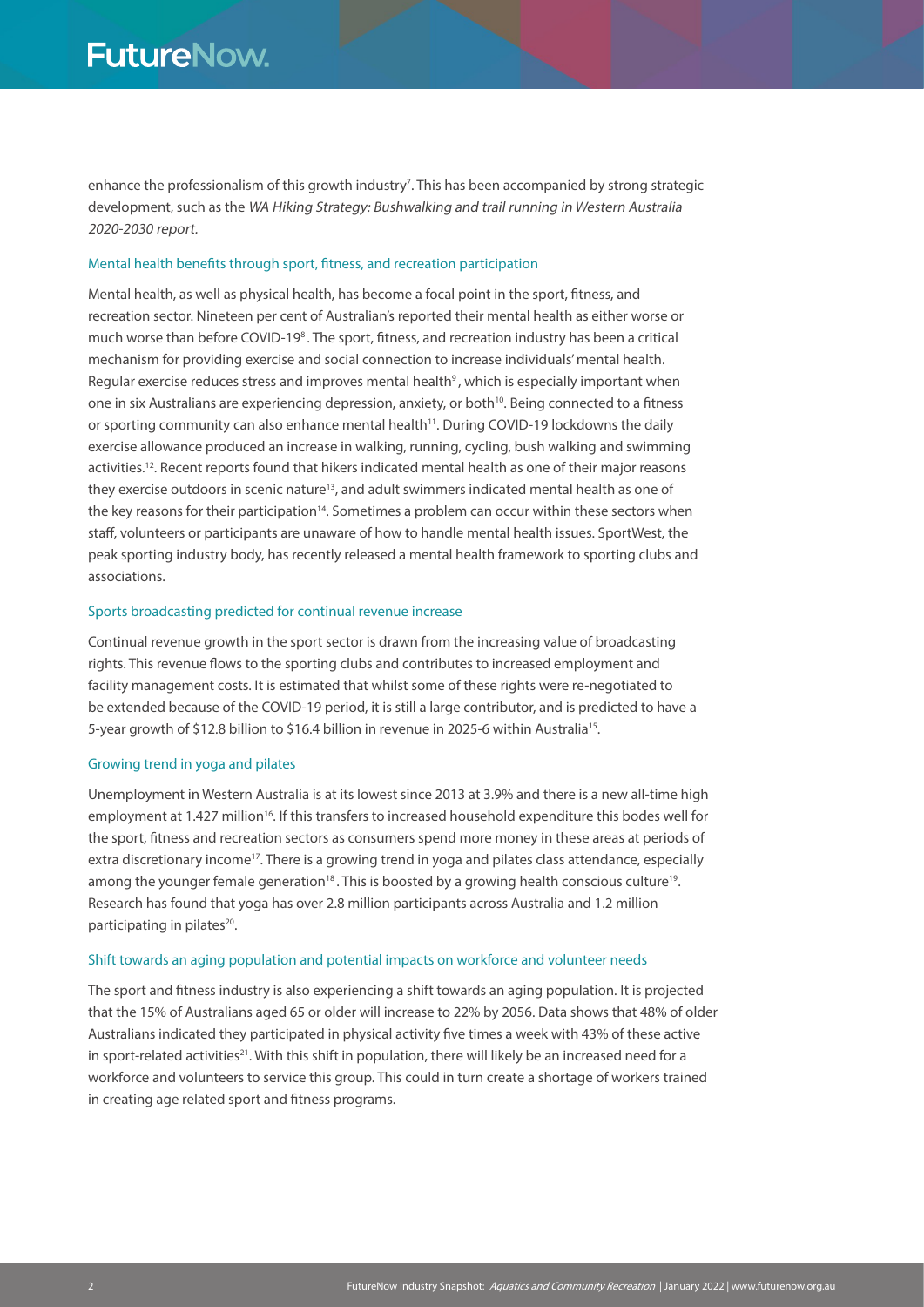# Aquatics and Community Recreation sectors

#### Training package updates

The aquatic industry is one of the largest employers in the sport and recreation sector<sup>22</sup>. The aquatics and community recreation sectors have had recent updates to their training packages to keep up with the significant changes that have been happening in this industry. These are mainly from COVID-19, changes in equipment, and products and the need to train staff to work in multiple areas within a recreation facility<sup>23</sup>. This has resulted in a broad range of employment opportunities within these sectors.

#### Shortage of swimming teachers

As mentioned, there is a shortage in swimming teachers with a predicted shortfall of around 2,000 nationally24. The government is offering funding options to address this issue. There are also roles as lifeguards, with the Australian Lifeguard Service employing over 700 across Australia<sup>25</sup>. Many are employed at community recreation centres overseeing the patrons using the pools. The challenge with this sector is most swimming teacher and lifeguard roles are casual. Nearly 50% of instructors, lifeguards, and others in the industry indicate that they have a second job<sup>26</sup> which could be a barrier to remaining in the industry and being enticed to train in the industry. Shutdowns resulted in 50,000 children missing out on taking part in swimming and water safety lessons<sup>27</sup>. There is also a flow on effect with swimming teacher shortages causing some primary schools to have to cancel their swimming lessons for students<sup>28</sup>.

#### Employment opportunities

The aquatic and community recreation centres however do have a range of full-time employment options with 33,600 full time employees across Australia. Roles can include program coordinator, pool manager and centre manager. Popularity in swimming is increasing and was one of the top 5 activities during COVID-19 lockdowns when exercise was permitted. Aquatic facilities are extremely popular with approximately 5 million Australians either swimming or using these facilities for other activities such as aqua aerobics $29$ .

#### Water safety awareness and culturally diverse opportunities

Western Australia has some of the most beautiful beaches in the world and we often have access to a range of waterways and swimming pools. As a result, water safety awareness and learning to swim are important contributors to reducing the rate of drownings. In 2019/2020, 258 Western Australians were affected by drowning (both fatal and non-fatal)<sup>30</sup>. Forty percent of drownings recorded tragically involve people who were born overseas, and Aboriginal children aged 5-14 are 8.6 times more likely to fatally drown than non-Aboriginal children in WA<sup>31</sup>. The Royal Life Saving WA have a range of access and equity projects to create opportunities to break down the barriers to participation in swimming and water safety education.

#### Regional communities and aquatic facilities

Aquatic facilities play a crucial role in regional communities, especially in promoting social interaction and wellbeing. Often these aquatic facilities are ideal places to visit in typically hot locations in remote Western Australia. Participation at these remote aquatic facilities have even been found to assist in promoting good behaviour among youths and increased school attendance.<sup>32</sup>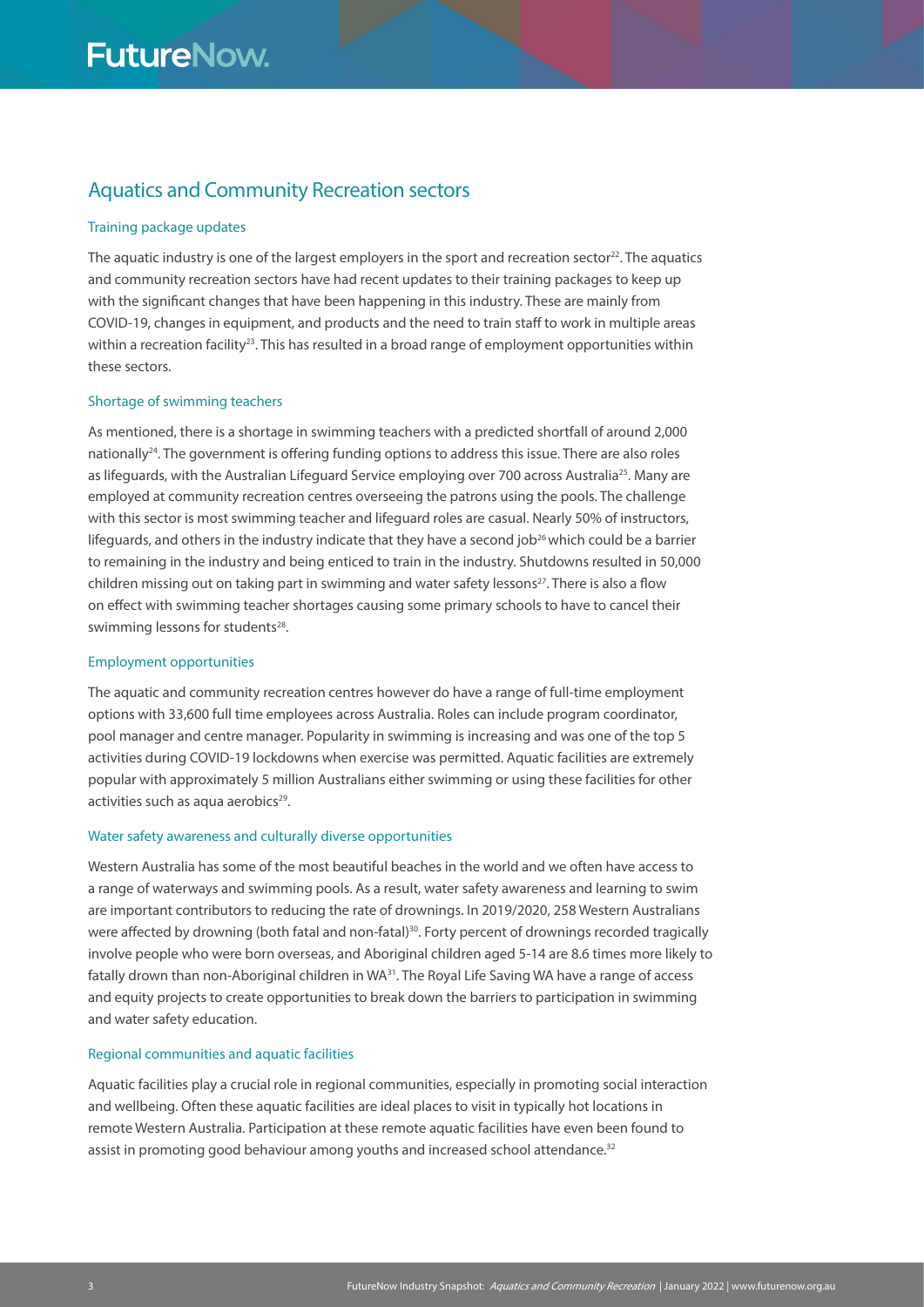#### Upgrading and addition of aquatic and community recreation facilities

Recently there has been a substantial investment in upgrading and introducing new aquatic and community recreation facilities within Western Australia. For example, the City of South Perth Council in March 2021 signed a \$20 million Federal Government grant funding for a proposed Recreation and Aquatic Facility<sup>33</sup> and Lotterywest have allocated \$867,182 to creating a Margaret River Surf Lifesaving Development Centre to enhance training and skill development in surf lifesaving<sup>34</sup>. These venues will then in turn create employment opportunities within this sector.

# Industry Developments

There are several initiatives presented recently via reports, frameworks and programs within the sport, fitness, and recreation sectors. These include:

The Australian Sports Commission Corporate Plan - 2021-2025 – This plan is targeting two key purposes. To make Australian's stronger through sport, and to build sustainable winning systems for Australian athletes. The potential to inspire Australians over the next decade is a key move and investment, particularly with Brisbane hosting the 2032 Olympic and Paralympic Games and several other key international sporting event such as the FIFA Women's World Cup 2023 to be held in Perth.

SportWest Mental Health and Wellbeing Community Sport Framework - This framework was developed and distributed to community sporting clubs in 2021. The aim to support quality practice in mental health and wellbeing promotion initiatives, to identify ways to promote mental health and wellbeing and to provide guidance on what to consider when engaging a mental health and wellbeing program deliverer or service provider.

2022 Women Leaders in Sport Scholarship (WLIS) – Sport Australia is striving to achieve gender equity in sport. In 2019, women comprised 24% of CEOs across 63 national sporting organisations (NSOs), and 15% of high-performance coaches. Applications for the 2022 WLIS are now closed however applications for 2023 will likely be held around September and October 2022.

The Future of Sport Volunteering Insights Report 2021 – The estimated value of sports volunteers in terms of the labour they provide is \$4 billion per year. Volunteer involvement in sport was significantly impacted during the COVID-19 period. Whilst some are slowly returning to support the industry again there is concern that not enough will return. As a result, this report shares a vision of thinking and ideas to support the volunteer experience and enticement to these roles.

The Social, Health and Economic Value of the Australian National Aquatic Industry Report July 2021 – This report highlights the significant contribution of the aquatic industry to the overall wellbeing of Australians. It highlights the social benefits, which at times can be under-valued or difficult to measure. It shows that bringing people together, supporting marginalised groups and supporting early learning can be critical ways to support local communities.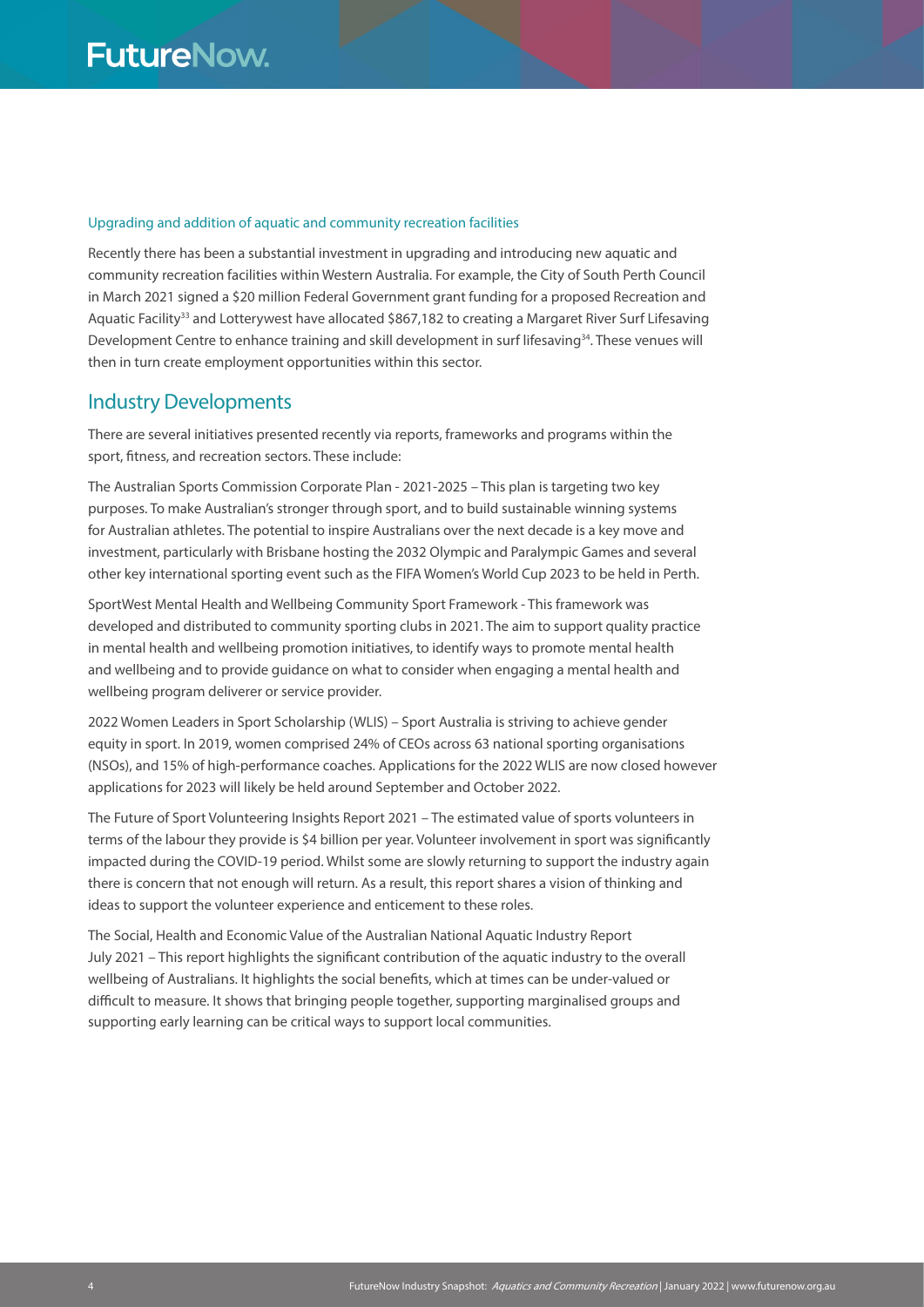# Please get in touch with FutureNow

FutureNow is continually seeking broad input from stakeholders and representatives in the Western Australian aquatics and community recreation sector. If you would be interested in providing your perspective on this snapshot or related workforce matters for your sector, our Creative Industries Industry Manager would love to hear from you:

Kelly Perry | Industry Development Manager - Sport, Fitness and Recreation

0459 984 873 | kperry@futurenow.org.au

### **References**

Note that unreferenced information in this snapshot is based on direct consultation by FutureNow with WA industry.

All references current as at 25.1.2022

- 1 2020 Employment Projections for the five years to November 2025. Occupation Projections. Australian Government Labour Market Information Portal and Sports in Australia Industry Report, IBISWorld, June 2021
- 2 Sport and Recreation Case for Change Draft October 2021
- 3 Students invited to dive in to training for swimming jobs, Media Statement, Minster for Education and Training, 12 October 2021
- 4 Frameworks of Operations for Fitness Facilities under COVID-19 Restrictions, August 2020
- 5 How much damage did COVID-19 do to our sporting nation? Here's what the data shows, ABC News, 23 September 2021
- 6 Adventurous minds convene to plan the future of WA's trails, Ministerial Media release, 14 October 2021
- 7 WA Trails and Recreation Forum 2021, Dr Lenore Lyons, Outdoors Great Southern
- 8 Clearing House for Sport (2020): AusPlay: Sport and physical activity reports
- 9 The Social, Health and Economic Value of the Australian National Aquatic Industry, July 2021
- 10 Australian Bureau of Statistics 2021 Household Impacts of COVID-19 survey
- 11 Mind Matter A healthy mind in a healthy body: How playing sport and being physically active improves mental health, Department of Local Government, Sport and Cultural Industries
- 12 Sport Australia. Aus-play Ongoing impact of COVID-19 on sport and physical activity participation June 2021 update.
- 13 WA Hiking Strategy: Bushwalking and trail running in Western Australia 2020-2030 report
- 14 The Social, Health and Economic Value of the Australian National Aquatic Industry, July 2021
- 15 Sport in Australia, IBIS World, June 2021
- 16 WA the safest and strongest State in the nation, Ministerial media release, 11 November 2021